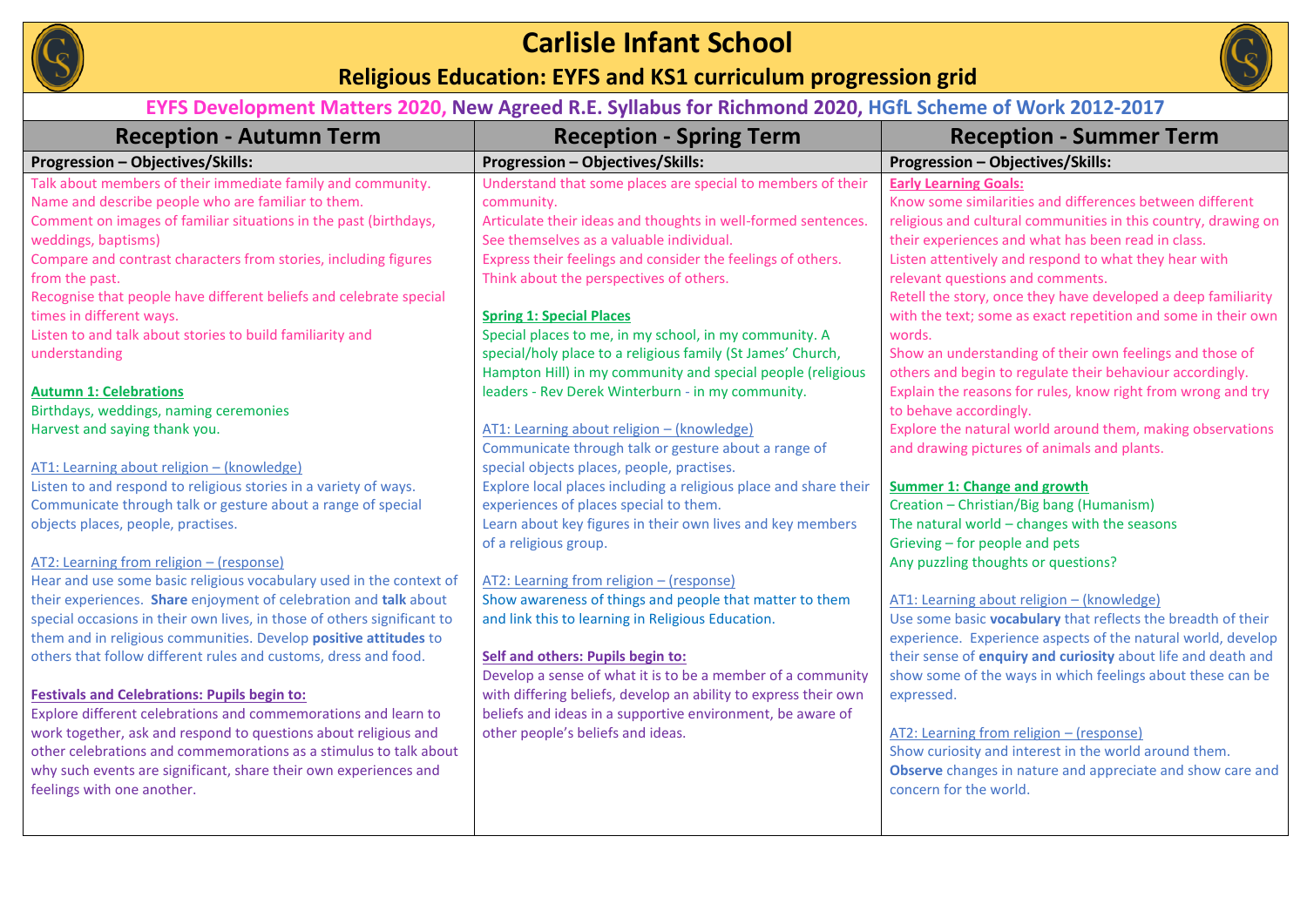| <b>Autumn 2: Celebrations</b>                                                                    | <b>Spring 2: Easter</b>                                                            | <b>Summer 2: Learning from different religious stories.</b>     |
|--------------------------------------------------------------------------------------------------|------------------------------------------------------------------------------------|-----------------------------------------------------------------|
| Divali - Rama and Sita (good over evil)                                                          | What makes us happy or unhappy?                                                    | What do they teach us?                                          |
| <b>Advent</b>                                                                                    | Why were Jesus' friends unhappy/happy?                                             | Islam, Judaism, Christianity, Sikh, Hindu, Bhuddist, Humanism   |
| Christmas - the birth of Jesus                                                                   | Lent, Palm Sunday, Good Friday, Easter day.                                        | (Aesop's fables)                                                |
|                                                                                                  |                                                                                    |                                                                 |
| AT1: Learning about religion - (knowledge)                                                       | AT1: Learning about religion - (knowledge)                                         | AT1: Learning about religion - (knowledge)                      |
| Listen to and respond to religious stories in a variety of ways                                  | Listen to and respond to religious stories in a variety of ways                    | Listen to and respond to religious stories in a variety of ways |
| AT2: Learning from religion - (response)                                                         |                                                                                    |                                                                 |
| Understand what is right and wrong and why. Consider                                             | AT2: Learning from religion - (response)                                           | AT2: Learning from religion - (response)                        |
| consequences of their words and actions for themselves and others.                               | Show awareness of things and people that matter to them                            | Show awareness of things and people that matter to them         |
| Show curiosity in the world around them. Experience aspects of the                               | and link this to learning in Religious Education.                                  | and link this to learning in Religious Education.               |
| natural world, develop their sense of enquiry and curiosity about life                           | Observe changes in nature and appreciate and show care and                         | Observe changes in nature and appreciate and show care and      |
| and death and show some of the ways in which feelings about these                                | concern for the world.                                                             | concern for the world.                                          |
| are expressed. Observe changes in nature and appreciate and show                                 |                                                                                    |                                                                 |
| care and concern for the world.                                                                  | <b>Right and wrong: Pupils begin to:</b>                                           | <b>Living things: Pupils begin to:</b>                          |
|                                                                                                  | Respect and accept each other, find out about caring for each                      | Ask questions about aspects of the world, listen to stories     |
| <b>Symbols and Ritual: Pupils begin to:</b>                                                      | other, including showing respect for each other's property,                        | and start to form an opinion, participate in a variety of       |
| Respond creatively and imaginatively to new experiences, use role-                               | discover rules and boundaries and the consequences of not                          | experience indoors and outdoors and respond to them.            |
| play to develop their knowledge and understanding of rituals, talk                               | observing them, develop a positive attitude to others that                         |                                                                 |
| about their own experiences.                                                                     | follow different rules and customs (such as dress and food),                       |                                                                 |
|                                                                                                  | understand about happiness and unhappiness, and of cause                           |                                                                 |
|                                                                                                  | and effect.                                                                        |                                                                 |
|                                                                                                  |                                                                                    |                                                                 |
| <b>Vital Vocabulary:</b>                                                                         | <b>Vital Vocabulary:</b>                                                           | <b>Vital Vocabulary:</b>                                        |
| Same, different, celebration, birthday, Harvest, saying thank you,                               | Special place, school, community, Holy, Church, Reverend,                          | Spring, Summer, seasons, lifecycles, life, death, Creation, Big |
| prayer, Divali, Rama, Sita, Vicar, Christmas, Jesus, baby, Autumn,                               | Mosque, Synagogue, Mandir, Gurdwara, Temple.                                       | bang theory, world,                                             |
| festival                                                                                         | Happy, sad, Easter, Jesus, Christian, Cross, Palm Sunday,                          | Hindu, Christian, Muslim, Bhuddist, Sikh, Jew, Humanist,        |
|                                                                                                  | Good Friday, Easter Sunday. Spring, seasons. Festival                              | Aesop                                                           |
| <b>EYFS Enrichment Opportunities:</b>                                                            | <b>EYFS Enrichment Opportunities:</b>                                              | <b>EYFS Enrichment Opportunities:</b>                           |
| EYFS Harvest festival - visit by Vicar Derek Winterburn                                          | Guided Visualisation of a special place - Stilling Script                          | Godly play version of the Christian Creation story.             |
| Charitable donations to the Upper Room                                                           | Drawing/Painting their special place                                               | Interactive Story mat for small world                           |
| Planting daffodil bulbs and harvesting vegetables                                                | Photographs of familiar local places                                               | Big bang balloon experiment                                     |
| Inviting family members of our school community to talk about their                              | Christian Church artefacts - cross, Bible, Palm cross,                             | Chick hatching programme - new life                             |
| festivals and celebrations.                                                                      | Religious buildings book                                                           | Butterfly hatching programme - new life                         |
| Making Diva pots                                                                                 | Visit by Rev Derek Winterburn to talk about his role as a                          | Planting sunflower seeds and harvesting vegetables              |
| Birthday of Guru Nanak - Sikh                                                                    | leader in a Christian Church.                                                      | Whole school 'Changes' assembly - Rev. Derek Winterburn.        |
| Remembrance Day                                                                                  | Sharing pancakes/Sharing hot cross buns together                                   | Artefact display outside school Hall.                           |
| Taking part in the Christmas Nativity play                                                       | Making an Easter Garden/Visit from the Easter Bunny                                |                                                                 |
| Moral stories - Aesop's fables                                                                   | Whole school Easter assembly - Rev Derek Winterburn                                |                                                                 |
| Artefacts - baptism candle and certificate,                                                      | Artefact display outside school Hall.                                              |                                                                 |
| Photographs of celebrations at home - Year group display                                         | Other festivals this term:                                                         |                                                                 |
| Christmas lunch and parties                                                                      | Holi - Spring Hindu festival, Purim - Jewish story of brave                        |                                                                 |
| Whole school Christmas assembly - Rev. Derek Winterburn<br>Artefact display outside school Hall. | Esther, Vaisakhi - Sikh Spring festival<br>Mothering Sunday celebrations and craft |                                                                 |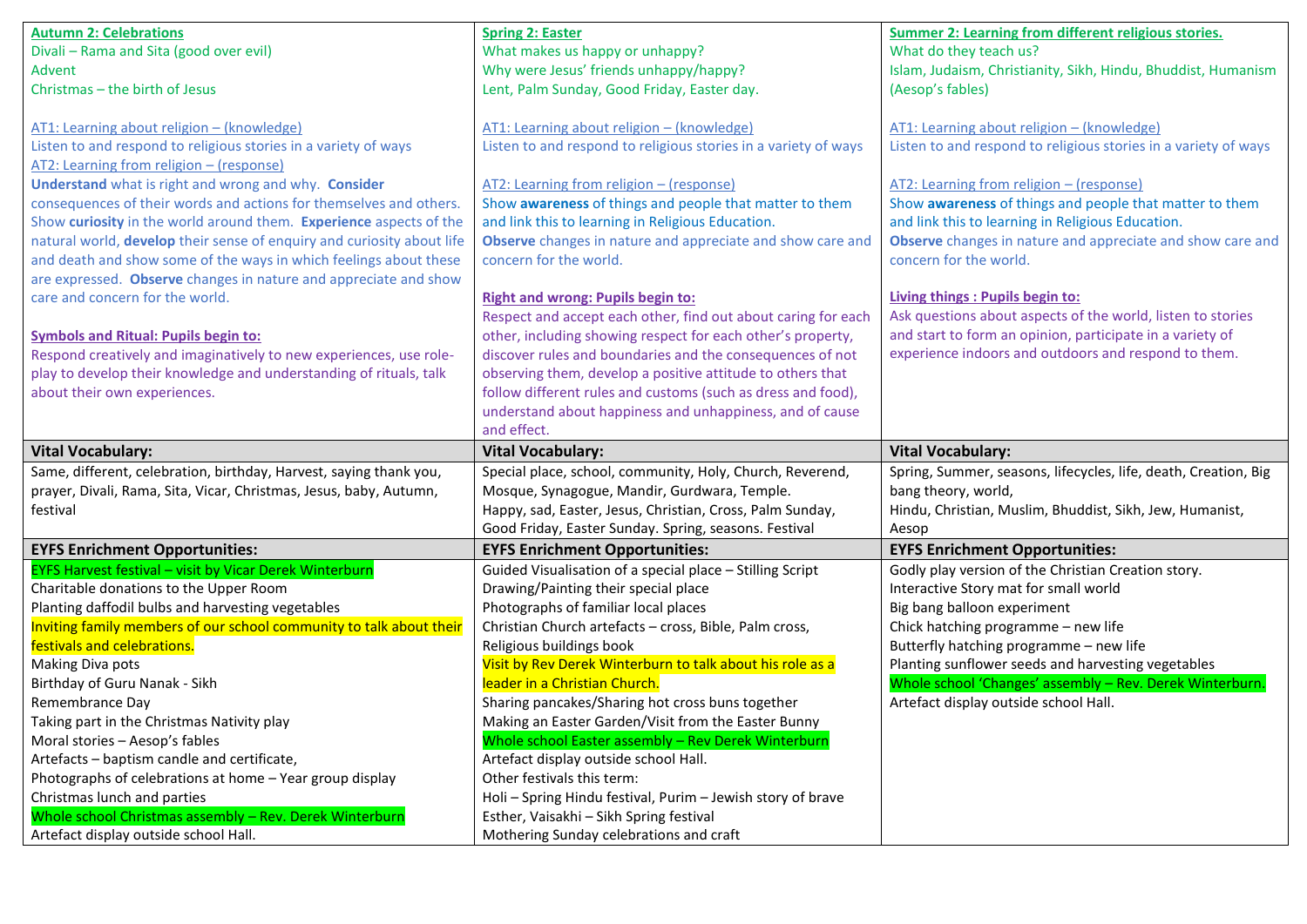

# **Carlisle Infant School**

**Religious Education: EYFS and KS1 curriculum progression grid** 



### **New Agreed R.E. Syllabus for Richmond 2020 and HGfL scheme of work 2012-2017**

| Year 1 - Autumn Term                                                  | <b>Year 1 - Spring Term</b>                                      | <b>Year 1 - Summer Term</b>                                     |
|-----------------------------------------------------------------------|------------------------------------------------------------------|-----------------------------------------------------------------|
| Progression - Objectives/Skills:                                      | Progression - Objectives/Skills:                                 | Progression - Objectives/Skills:                                |
| Autumn 1: Our wonderful world                                         | Spring 1: Belonging - Sikh/Christianity                          | <b>Summer 1: Holy books</b>                                     |
| What is religion? What is a religious person?                         | To family, other groups, Sikh or Christian group, faith          | How they are read and handled.                                  |
| The wonder of nature and being thankful.                              | members. Values.                                                 | Bible - the Lord's prayer                                       |
| Harvest                                                               | <b>Welcoming babies</b>                                          | <b>Torah</b>                                                    |
| AT1: Learning about religion - (knowledge)                            |                                                                  | Qur'an                                                          |
| Recognise some religious objects, places, people, practises.          | AT1: Learning about religion - (knowledge)                       |                                                                 |
| Learn some basic vocabulary used in a religious context               | To recognise some of the groups to which they belong in          | AT1: Learning about religion - (knowledge)                      |
| Learn about a variety of ways of celebrating special occasions within | their home and school life and what makes these groups           | To recognise religious books and practises associated with      |
| faith communities, the meaning behind the celebration and the         | special. Recognise religious objects, people, places, practises. | their use. Begin to be aware of similarities in religions. To   |
| importance for those participating.                                   |                                                                  | learn about special books, both personal and religious, hear a  |
| Can use religious words to identify features of religious traditions  | AT2: Learning from religion - (response)                         | range of stories from them and talk about their meanings. To    |
| and understand the importance of their celebrations to them.          | To recognise how people feel when they belong to a               | learn about some of the beliefs people hold, including belief   |
| Hear moral teachings about the care of the natural world.             | particular group. To reflect upon how spiritual and moral        | in God/gods                                                     |
|                                                                       | values influence their behaviour choices and those of others.    |                                                                 |
| AT2: Learning from religion - (response)                              | Can talk about their own feelings and experiences                | AT2: Learning from religion - (response)                        |
| To recognise how people are thankful for the earth's resources.       | Can say why it is important to them and other people.            | To learn about some stories told in different religious         |
| Recognise interesting and puzzling aspects of life                    |                                                                  | traditions about the natural world, considering some of the     |
| Can talk about their own feelings and experiences                     |                                                                  | questions raised to which there may be no universally agreed    |
| Can say what is important to them and other people.                   | <b>Spring 2: Easter</b>                                          | answers. Express their own experiences and feelings             |
|                                                                       | Stories of Jesus' life                                           | recognising what is important in their own lives.               |
| Autumn 2: Light - the way it is used as a symbol                      | Giving something up for love.                                    |                                                                 |
| Hanukkah - How and why is light used in this Jewish festival?         |                                                                  | Summer 2: Important religious stories of all faiths that        |
| Advent and Christmas - How and why is light used in this Christian    | AT1: Learning about religion - (knowledge)                       | encourage care and concern, right from wrong.                   |
| celebration?                                                          | In relation to matters of right and wrong, express what is of    | David and Goliath C/J                                           |
|                                                                       | value and concern to themselves and others. Recognise            | David and Jonathan C/J                                          |
| AT1: Learning about religion - (knowledge)                            | religious objects, places, people, practises. Hear a range of    | The cat and dog                                                 |
| Recognise some religious symbols and use some religious               | stories from personal and religious books and talk about their   | Crying camel - Islam                                            |
| vocabulary. Use some basic vocabulary in a religious context. Learn   | meanings.                                                        |                                                                 |
| about a variety of ways of celebrating special occasions within faith |                                                                  | AT1: Learning about religion - (knowledge)                      |
| communities, the meaning behind the celebrations and the              | AT2: Learning from religion - (response)                         | Begin to use specialist vocabulary, religious and non-religious |
| importance for those participating. Learn about how and why           | Talk about how and why religious people show care and            | words and phrases and understand the importance and value       |
| symbols express religious meaning.                                    | concern for humanity. Talk about relationships, considering      | of religion and belief to other children and families.          |
|                                                                       | their own experiences, including challenging times.              | In relation to matters of right and wrong, express what is of   |
| AT2: Learning from religion - (response)                              |                                                                  | value and concern to themselves and others. Recognise           |
|                                                                       | Living the Faith: Pupils begin to:                               | religious objects, places, people, practises. Hear a range of   |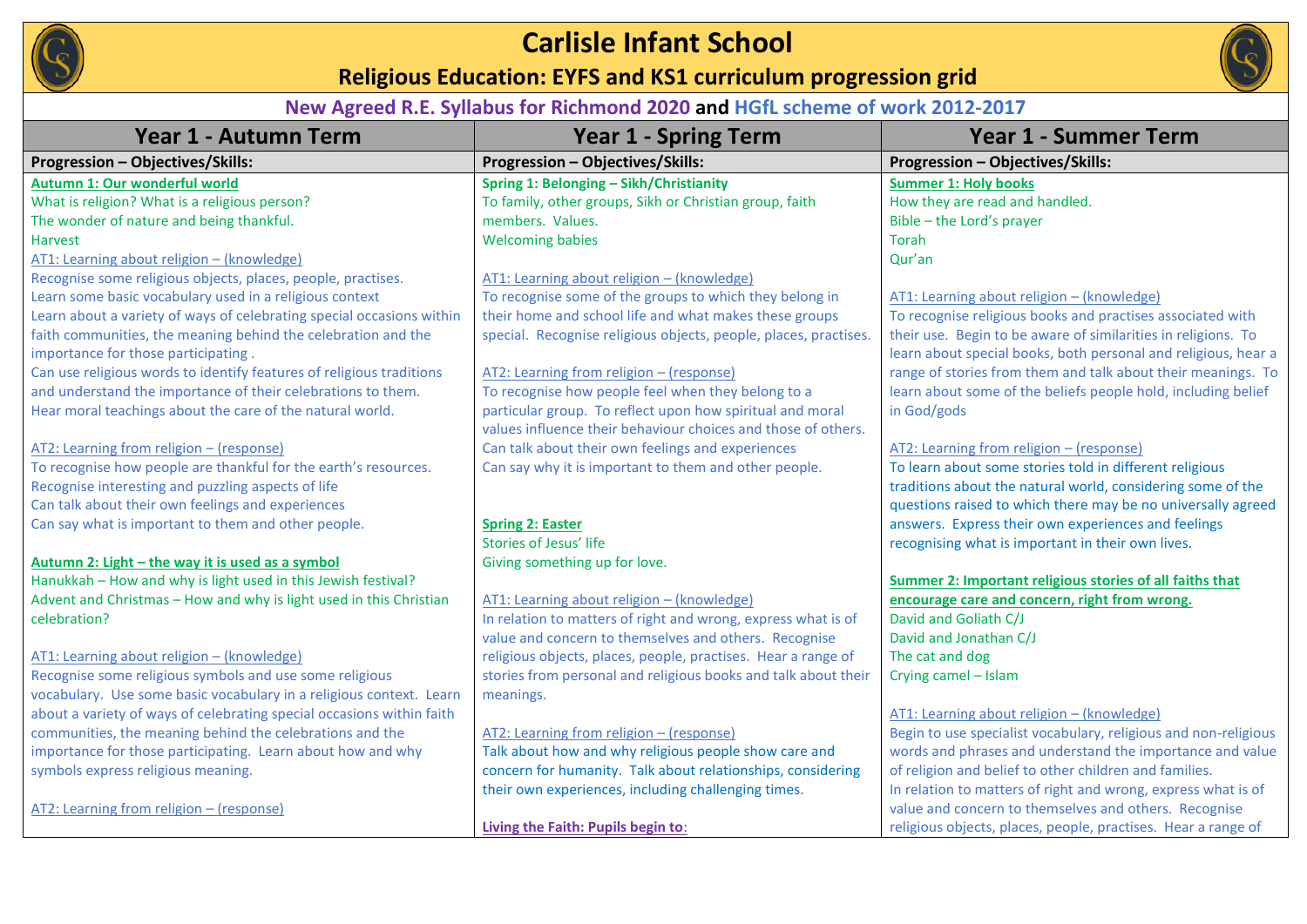| Express their own feelings, recognising what is important in their<br>own lives. Talk about relationships, considering their own<br>experiences, including challenging times.<br>Important times and days: Pupils begin to:<br>Share the experience of celebrating, join in and experience religious<br>celebrations, appreciate the special nature of religious and other<br>festivals, explore symbols and artefacts used in religious and non-<br>religious festivals, celebrations and commemorations. | Reflect on their own uniqueness, explore the roles and<br>responsibilities of special people within a religious or non-<br>religious belief system, explore aspects of identity and what it<br>means to be religious or non-religious, observe and comment<br>upon religious and non-religious rituals and ceremonies.<br><b>Buildings and places: Pupils begin to:</b><br>Explain the concept of sacred or significant places for<br>individuals and communities, give reasons for the respect<br>shown to symbols and artefacts in their usual surroundings,<br>develop personal responses to local places of worship and<br>other significant locations for the community, develop an<br>understanding about how and why such places should be<br>treated with respect. | stories from personal and religious books and talk about their<br>meanings.<br>AT2: Learning from religion - (response)<br>Talk about how and why religious people show care and<br>concern for humanity. Talk about relationships, considering<br>their own experiences, including challenging times.<br><b>Sacred texts: Pupils begin to:</b><br>Understand the effect of religious and other important books<br>in the lives of different individuals, including themselves if<br>this is appropriate. Experience a wide range of stories and<br>other writings used to communicate beliefs, learn to<br>associate particular texts with religious and non-religious<br>celebrations, commemorations and festivals, observe the use<br>of religious and non-religious writings in worship and in the<br>home, consider the respect that should be shown to sacred<br>and other significant texts. |
|------------------------------------------------------------------------------------------------------------------------------------------------------------------------------------------------------------------------------------------------------------------------------------------------------------------------------------------------------------------------------------------------------------------------------------------------------------------------------------------------------------|----------------------------------------------------------------------------------------------------------------------------------------------------------------------------------------------------------------------------------------------------------------------------------------------------------------------------------------------------------------------------------------------------------------------------------------------------------------------------------------------------------------------------------------------------------------------------------------------------------------------------------------------------------------------------------------------------------------------------------------------------------------------------|------------------------------------------------------------------------------------------------------------------------------------------------------------------------------------------------------------------------------------------------------------------------------------------------------------------------------------------------------------------------------------------------------------------------------------------------------------------------------------------------------------------------------------------------------------------------------------------------------------------------------------------------------------------------------------------------------------------------------------------------------------------------------------------------------------------------------------------------------------------------------------------------------|
|                                                                                                                                                                                                                                                                                                                                                                                                                                                                                                            |                                                                                                                                                                                                                                                                                                                                                                                                                                                                                                                                                                                                                                                                                                                                                                            |                                                                                                                                                                                                                                                                                                                                                                                                                                                                                                                                                                                                                                                                                                                                                                                                                                                                                                      |
| <b>Vital Vocabulary:</b>                                                                                                                                                                                                                                                                                                                                                                                                                                                                                   | <b>Vital Vocabulary:</b>                                                                                                                                                                                                                                                                                                                                                                                                                                                                                                                                                                                                                                                                                                                                                   | <b>Vital Vocabulary:</b>                                                                                                                                                                                                                                                                                                                                                                                                                                                                                                                                                                                                                                                                                                                                                                                                                                                                             |
| Creation, Christians, Jews, Muslims, God, created, beautiful, natural,<br>puzzling, wonderful, world, Harvest, prayer, hymn, Sukkot - Feast of<br>Tabernacles, Sukkah, Muhammad, Allah, Khalifa - leader/successor<br>Light, symbol, celebrate, Hannukah, dreidel, latkes, Advent,                                                                                                                                                                                                                         | God, faith, Christian, belonging, community, Baptism, candle,<br>Baptismal certificate, font, Bible, welcome, ceremonies,<br>Christening. Sikh naming ceremony - Naam Karan, Kaur,<br>Singh. Bible, miracles, Jesus, Palm Sunday, Good Friday,                                                                                                                                                                                                                                                                                                                                                                                                                                                                                                                             | Bible - Christian, Jesus, God, Torah - Jewish, Qur'an -<br>Muslim/Islam, Muhammad.                                                                                                                                                                                                                                                                                                                                                                                                                                                                                                                                                                                                                                                                                                                                                                                                                   |
| Christmas, Christingle, Jesus, Light of the World, Nativity.<br><b>EYFS Enrichment Opportunities:</b>                                                                                                                                                                                                                                                                                                                                                                                                      | Cross, Died, death, Resurrection.<br><b>EYFS Enrichment Opportunities:</b>                                                                                                                                                                                                                                                                                                                                                                                                                                                                                                                                                                                                                                                                                                 | <b>EYFS Enrichment Opportunities:</b>                                                                                                                                                                                                                                                                                                                                                                                                                                                                                                                                                                                                                                                                                                                                                                                                                                                                |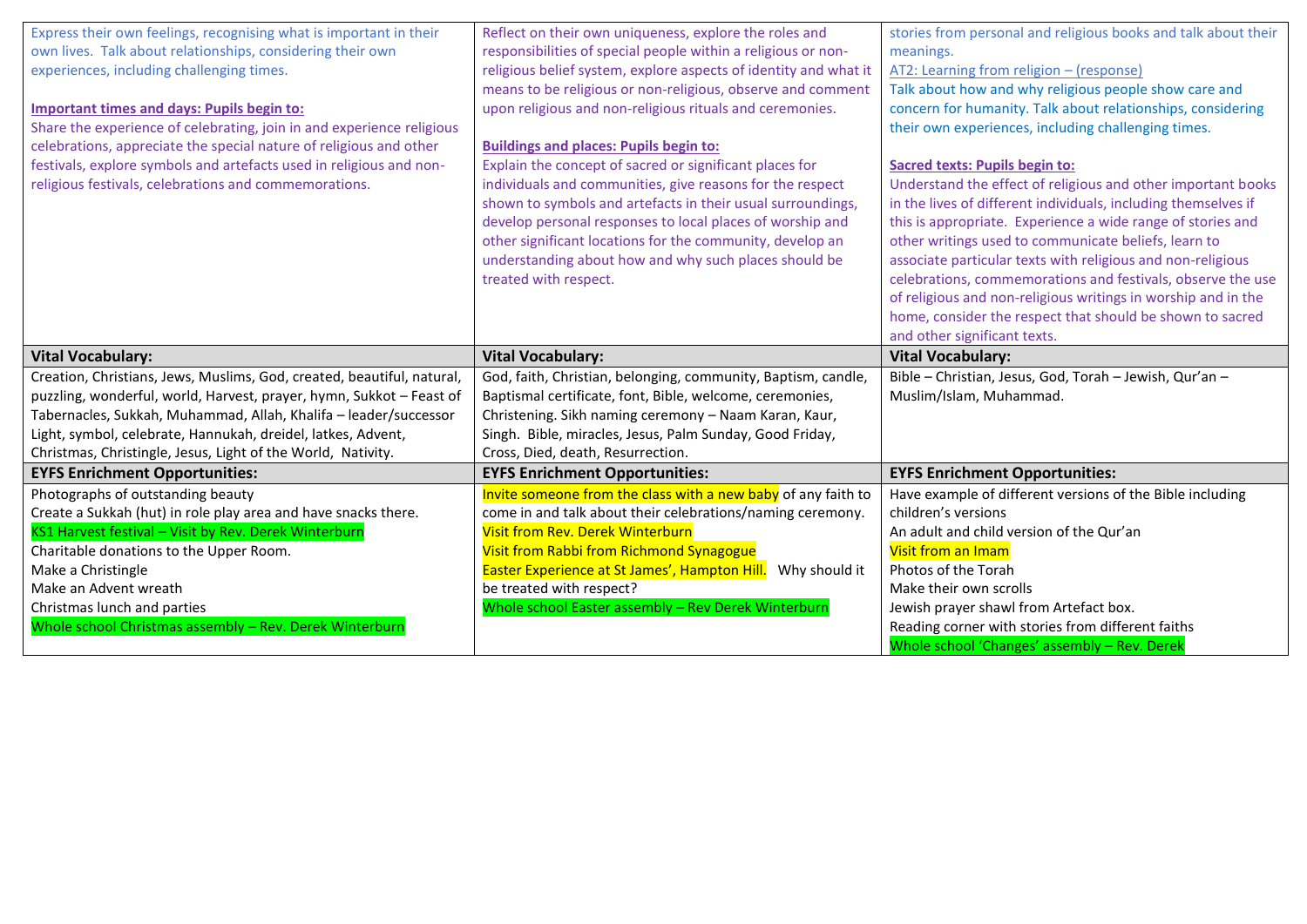

# **Carlisle Infant School**

**Religious Education: EYFS and KS1 curriculum progression grid** 



### **New Agreed R.E. Syllabus for Richmond 2020 and HGfL scheme of work 2012-2017**

| <b>Year 2 - Autumn Term</b>                                           | <b>Year 2 - Spring Term</b>                                     | <b>Year 2 - Summer Term</b>                                                                                            |
|-----------------------------------------------------------------------|-----------------------------------------------------------------|------------------------------------------------------------------------------------------------------------------------|
| <b>Progression - Objectives/Skills:</b>                               | Progression - Objectives/Skills:                                | Progression - Objectives/Skills:                                                                                       |
| Autumn 1: Signs and Symbols - I/C                                     | <b>Spring 1: Special Places</b>                                 | <b>Summer 1: Religious leaders</b>                                                                                     |
| Signs and symbols in everyday life, the use of artefacts, symbolic    | What do Christian people do when they go to Church? Why         | The work of religious leaders in the community. Important                                                              |
| behaviour - rituals.                                                  | should it be treated with respect?                              | religious days and festivals. The importance of prayer - The                                                           |
|                                                                       | Different types of Church. Church visit St James'               | Lord's Prayer                                                                                                          |
| AT1: Learning about religion - (knowledge)                            |                                                                 |                                                                                                                        |
| Can use religious words to identify features of religious traditions  | AT1: Learning about religion - (knowledge)                      | AT1: Learning about religion - (knowledge)                                                                             |
| and their importance for some people. Can describe how people         | Describe some religious ideas from stories and some basic       | Describe some religious objects/places/people/practices.                                                               |
| show their beliefs in different ways. Can make links between own      | religious beliefs and teachings, using some religious           | Begin to be aware of similarities in religions. To learn about                                                         |
| and others' experience. Recognise how and why symbols express         | vocabulary. To know about some of the beliefs people hold,      | authority figures who influence their lives and find out about                                                         |
| religious meaning. Begin to show an awareness of similarities in      | including belief about God/gods.                                | religious leaders and their work with local faith communities.                                                         |
| religions. Handle items of significance used in religious worship and | Handle religious artefacts of significance used in worship and  |                                                                                                                        |
| lifestyle. Explore how they are used.                                 | lifestyle, exploring how they are used. Describe some           | AT2: Learning from religion - (response)                                                                               |
|                                                                       | religious objects/places/people/practices. Begin to be aware    | Recognise and describe some religious values in relation to                                                            |
| AT2: Learning from religion - (response)                              | of similarities in religions. Beginning to suggest meanings for | matters of right and wrong. Make links between these and                                                               |
| Express their own experiences and feelings, recognising what is       | some religious actions and symbols. Describe how religious      | their own values. To reflect on how spiritual and moral                                                                |
| important in their own lives.                                         | belief is expressed in different ways. To explore how religious | values influence their behaviour, choices and those of others.                                                         |
|                                                                       | beliefs and ideas can be expressed through the arts.            |                                                                                                                        |
| <b>Autumn 2: Celebrations - Gifts</b>                                 |                                                                 | Summer 2: Easy questions - difficult answers                                                                           |
| Giving and receiving. Christmas experience at St James'               | AT2: Learning from religion - (response)                        | Questions raised by the natural world                                                                                  |
|                                                                       | Describe and respond sensitively to their own and others'       |                                                                                                                        |
| AT1: Learning about religion - (knowledge)                            | experiences and feelings, including characters in stories with  | AT1: Learning about religion - (knowledge)                                                                             |
| Recount elements of religious stories. Learn about a variety of ways  | religious meaning. To reflect on how spiritual and moral        | Describe some religious ideas from stories and some basic                                                              |
| of celebrating special occasions within faith communities, the        | values influence their behaviour choices and those of others.   | religious beliefs and teachings, using some religious                                                                  |
| meaning behind the celebrations and the importance for those          | Ask questions about puzzling aspects of life and experiences    | vocabulary. To know about some of the beliefs people hold,                                                             |
| participating.                                                        | and suggest answers including religious ones.                   | including belief about God/gods. Talk about relationships,<br>considering their own experiences, including challenging |
| AT2: Learning from religion - (response)                              | <b>Spring 2: Easter</b>                                         | times. Begin to be aware of similarities in religions.                                                                 |
| In relation to matters of right and wrong, can recognise their own    | Why is Easter important to Christians?                          | Learn about a variety of ways of celebrating special occasions                                                         |
| values and those of others. Talk about how and why religious          | Good over evil                                                  | within faith communities, the meaning behind the                                                                       |
| people show care and concern for humanity.                            |                                                                 | celebrations and the importance for those participating.                                                               |
|                                                                       | AT1: Learning about religion - (knowledge)                      | Beginning to suggest meanings for some religious actions and                                                           |
| <b>Important times and days: Pupils begin to:</b>                     | Describe some religious ideas from stories and some basic       | symbols. Describe how religious belief is expressed in                                                                 |
| Share the experience of celebrating, join in and experience religious | religious beliefs and teachings, using some religious           | different ways.                                                                                                        |
| celebrations, appreciate the special nature of religious and other    | vocabulary. Describe some religious                             |                                                                                                                        |
| festivals, explore symbols and artefacts used in religious and non-   | objects/places/people/practices. Begin to be aware of           | AT2: Learning from religion - (response)                                                                               |
| religious festivals, celebrations and commemorations.                 | similarities in religions. Learn about ways of celebrating      |                                                                                                                        |
|                                                                       |                                                                 |                                                                                                                        |